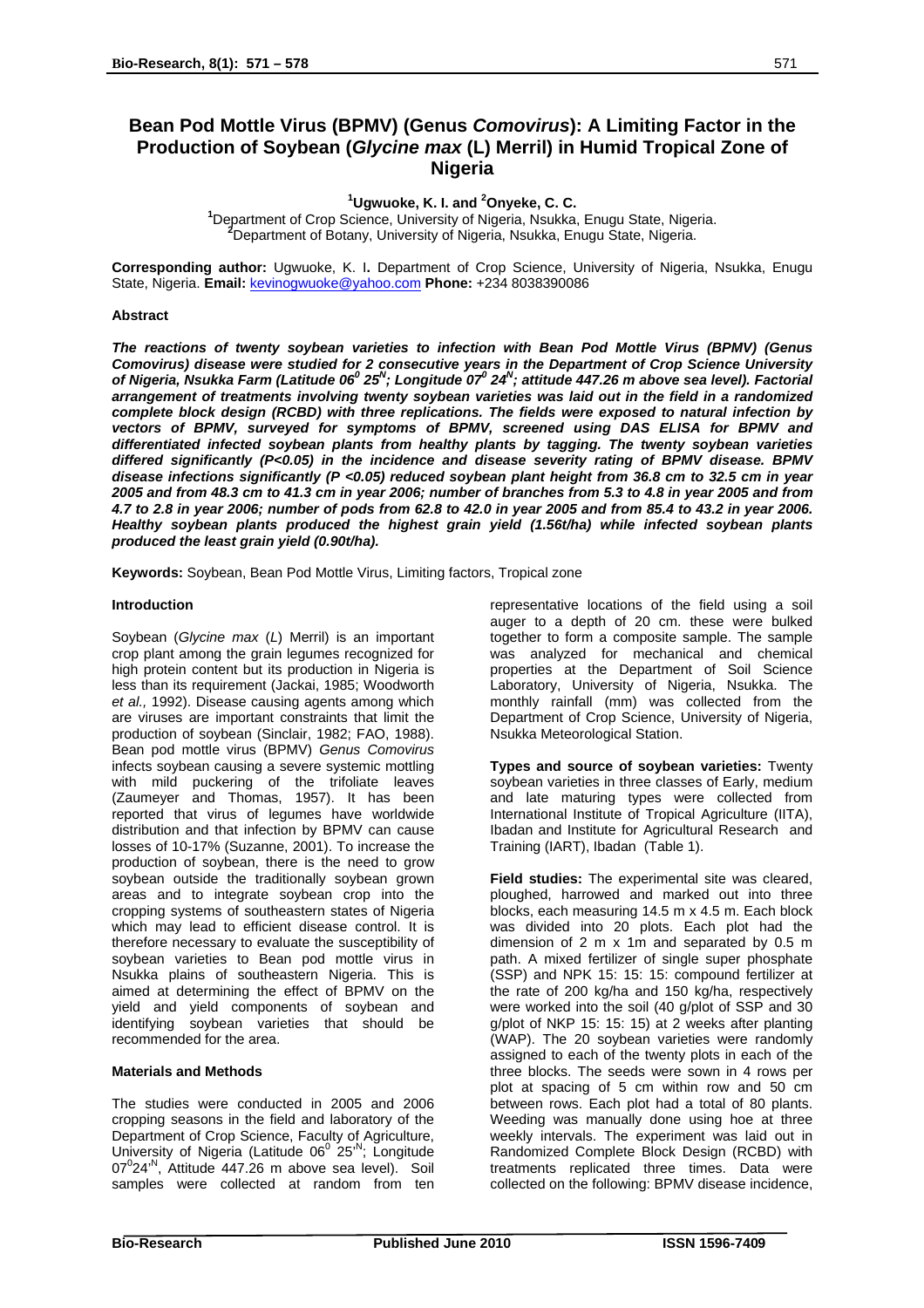severity rating of BPMV disease, Days to 50% flowering, plant height/plant and number of branches/plant, number of pods/plant, number of seeds/pods.

**Table 1: Types and sources of soybean varieties** 

| Soybean            | Type            | Source          |
|--------------------|-----------------|-----------------|
| varieties          |                 |                 |
| TGX 1843-3E        | Medium maturing | IAR & T, Ibadan |
| <b>TGX1448-2E</b>  | Medium maturing | IAR & T, Ibadan |
| TGX1878-30E        | Medium maturing | IAR & T. Ibadan |
| Sam soy 2          | Late maturing   | IAR & T, Ibadan |
| TGX1835-3E         | Early maturing  | IAR & T. Ibadan |
| <b>TGX1866-7F</b>  | Early maturing  | IAR & T, Ibadan |
| <b>TGX923-2E</b>   | Late maturing   | IAR & T, Ibadan |
| TGX1866-12E        | Medium maturing | IAR & T, Ibadan |
| <b>TGX1440-1E</b>  | Late maturing   | IAR & T. Ibadan |
| <b>TGX1828-4E</b>  | Late maturing   | IAR & T, Ibadan |
| <b>TGX1864-25F</b> | Late maturing   | IAR & T, Ibadan |
| TGX1866-5F         | Late maturing   | IAR & T, Ibadan |
| <b>TGX1884-10E</b> | Late maturing   | IAR & T, Ibadan |
| <b>TGX1875-2E</b>  | Medium maturing | IAR & T, Ibadan |
| TGX1829-6E         | Medium maturing | IAR & T, Ibadan |
| <b>TGX1485-1D</b>  | Early maturing  | IAR & T, Ibadan |
| <b>TGX1807-19F</b> | Medium maturing | IITA, Ibadan    |
| <b>TGX1448-1E</b>  | Medium maturing | IITA, Ibadan    |
| <b>TGX1740-2F</b>  | Late maturing   | IITA, Ibadan    |
| <b>TGX1440-2E</b>  | Medium maturing | IITA, Ibadan    |

**BPMV disease incidence:** The field was surveyed for plant with typical symptoms of BPMV starting from 4 weeks after planting (WAP) and the total number recorded. Infected plants in each plot of every block were tagged with yellow tag to distinguish them from the healthy plants. The survey for plant with BPVM disease symptoms was repeated at 7 and 10 WAP. At 10 WAP most of the soybean plants were flowering and were no longer producing new leaves. Recording of number of infected plants stopped and healthy samples were selected. The field was surveyed for apparently healthy soybean plants and a sample of five healthy plants were randomly drawn from each plot of every block and tagged with white tag.

**Severity ratings of BPMV disease:** Severity of BPMV disease was recorded by scoring using a five point scale ranging from 0-4, where 0 represents no symptoms, I represents mild symptoms, 2 represents moderate symptoms, 3 represents severity symptoms and 4 represents very severe symptoms. Five plants with yellow tag showing symptoms of BPMV in each plot were randomly selected and the two youngest leaves of each plant scored and average of the score from 5 plants taken for the soybean variety score.

**Days to 50% flowering:** At the initiation of flower buds, which commenced 5 weeks after planting, the field was visited every morning to record additively (cumulatively) the number of plants that produced flower in each plot, this continued till when 50 percent of plants in all the plots flowered.

**Plant height (cm)/plant:** The heights of healthy and infected plants identified with yellow and white tags in each plot were measured 14 WAP, using a metre rule. The distance from the stem base at the soil level to the tip of the terminal bud was measured. Five plants each of healthy and infected in each plot were measured.

**Number of branches/plant:** The number of branches of healthy and infected soybean plants identified with yellow and white tags in each plots was counted 14 WAP. Five plants each of healthy and infected in each plot were counted.

**Number of pods/plant:** The number of pods borne per plant of healthy and infected soybean plants identified with yellow and white tags in each plot were counted at maturity (when the leaves were beginning to turn brown). Five plants each of healthy and infected in each plot were counted.

**Grains yield/ plant:** Five plants were randomly selected from the identified healthy and infected plants in each plot. Their pods were harvested at maturity, sun-dried, shelled and weighed to obtain their grain yield.

**Determination of serological test using double antibody sandwich enzyme linked immunosorbent assay (DAS-ELISA):** DAS-ELISA test was run on the samples of infected and healthy leaves of the 20 soybean varieties. The tissue saps 1/1000 w/v of BPMV infected and healthy control leaves were prepared in ELISA extracting buffer (PAS Tween +2% PVP). Protein A diluted in coating buffer was added at 100 ml per well and the plates were incubated for 2 hours at 37 <sup>o</sup>C. The plates were washed three times with PBS-Tween. Polyclonal antiserum diluted 1/100 in PBS- Tween was added at 100 ml per well and the plate incubated for 2 hours at 37  $^0$ C. The plates were washed three times with PBS-Tween. The prepared samples of BPMV infected and healthy control tissue sap were added at 100 ml per well to three wells per sample in the plates and incubated overnight at 4  $^{0}$ C. The plates were washed three times with PBS-Tween. Polyclonal antiserum diluted 1/100 in PBS-Tween was added at 100 ml per well and the plate incubated for 2 hours at 37  ${}^{0}C$ . The plates were washed three times with BPS-Tween. Protein A Alkaline phosphate conjugate diluted 1/100 in conjugate buffer was added at 100 ml per well and the plates incubated for 2 hours at 37 $\mathrm{^{0}C}$ . Then 200 ml per well of 1 mg/ml of P. nitrophenol phosphate substrate buffer was added. The values on the wells in the plates were determined overnight using electronic reader.

# **Results**

Soil analysis before planting in 2005 and 2006 showed that the soil was acidic with a textural class of sandy clay loam, pH in water of 4.83 and 4.80, respectively and pH in KCl of 4.40 and 4.38, respectively (Table 2). The organic matter content in terms of percentage organic carbon was high (2.10%) in both years. Total nitrogen was low (0.06%) in 2005 and 0.08% in 2006. Sodium and potassium were moderate. Sodium was 0.84 milligram equivalent (meq) /100g soil and 0.82 meq/100g soil in 2005 and 2006 respectively while potassium was 0.56 meq/100g soil in both years.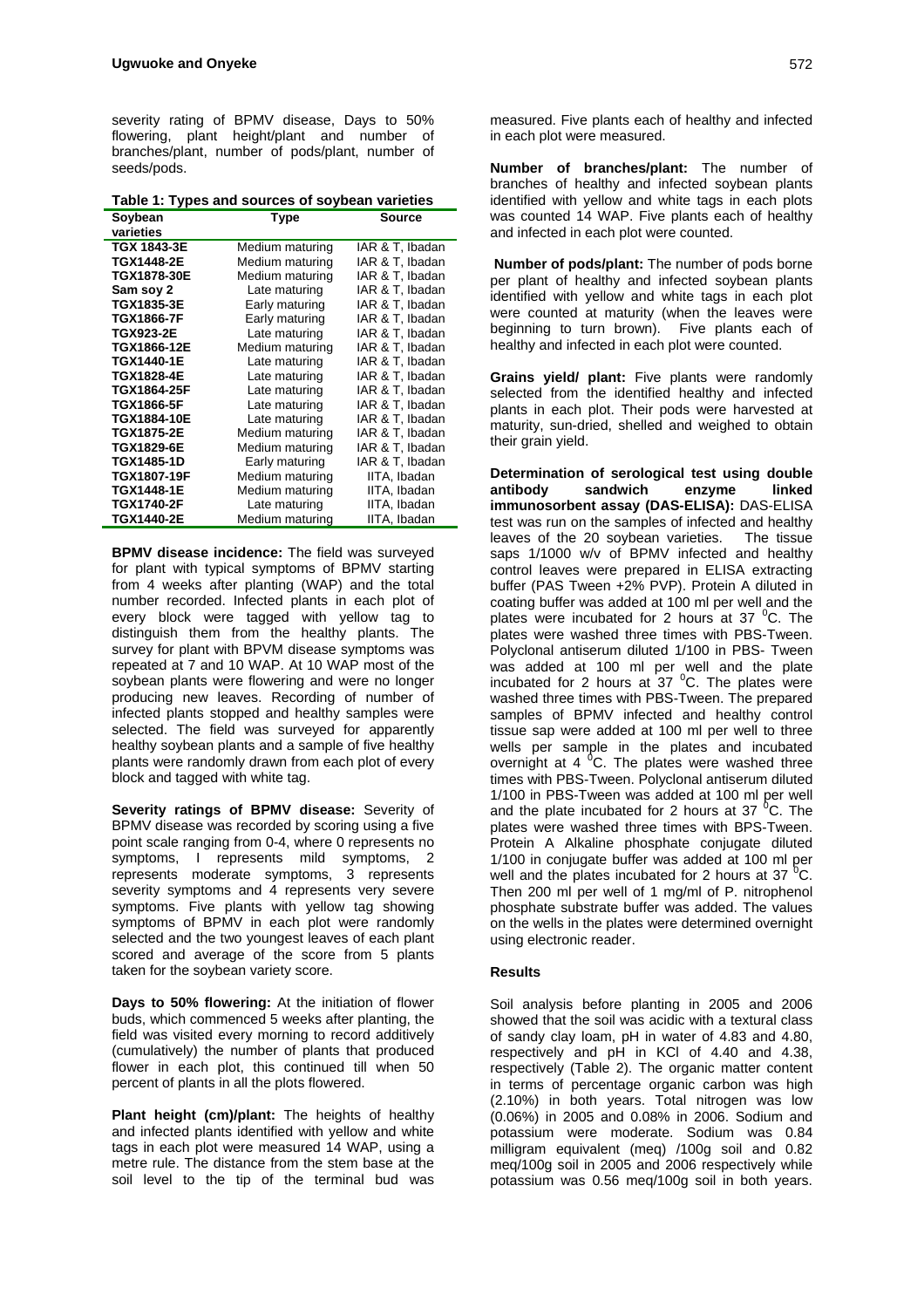The cation exchange capacity was low (2.5 meq/100g soil) in both years. Total precipitations were 1716.60 mm and 1253.93 mm in 2005 and 2006, respectively (Table 3). The precipitation was concentrated in the months of May, June, July, August, September and October.

|  |  | Table 2: Physical and Chemical Prosperities of |  |
|--|--|------------------------------------------------|--|
|  |  | the Soil in 2005 and 2006 cropping season      |  |

|                                   | <u>, a, application</u>    |            |
|-----------------------------------|----------------------------|------------|
| <b>Physical properties</b>        | 2005                       | 2006       |
| Sand                              | 71.00%                     | 71.00%     |
| Clay                              | 21.005%                    | 21.00%     |
| Silt                              | 8.00%                      | 8.00%      |
| <b>Textural class</b>             | Sand clay                  | Sandy clay |
|                                   | <b>Chemical Properties</b> |            |
| pH (in H <sub>2</sub> O)          | 4.83%                      | 4.80%      |
| pH (in Kcl)                       | 4.40                       | 4.38       |
| Organic carbon                    | 2.10                       | 2.10       |
| Organic nitrogen                  | 0.06                       | 0.08       |
| <b>Organic matter</b>             | 1.38                       | 1.36       |
| <b>Base saturation</b>            | 41.00                      | 40.00      |
| <b>Cation exchange</b>            | 2.50                       | 2.50       |
| capacity (CEC)                    |                            |            |
| Exchangeable base (meg/100g soil) |                            |            |
| Sodium (Na)                       | 0.84                       | 0.82       |
| Potassium (K)                     | 0.56                       | 0.56       |
| Magnesium (Mg)                    | 0.38                       | 0.36       |
| Calcium (Ca)                      | 0.80                       | 0.80       |
| Phosphorous (ppm)                 | 5.20                       | 5.20       |
| <b>Exchangeable acidity</b>       | 0.60                       | 0.60       |
| (meg/100g soil)                   |                            |            |

**Table 3: Monthly Rainfall Data (mm) of the study site in 2005 and 2006** 

| <b>Month</b>     | 2005    | 2006    |
|------------------|---------|---------|
| January          | 1.27    | 0.25    |
| February         | 0.00    | 0.00    |
| March            | 21.08   | 33.27   |
| April            | 136.40  | 143.50  |
| May              | 161,29  | 102.10  |
| June             | 413.01  | 262.13  |
| July             | 258.39  | 109.45  |
| August           | 314.17  | 126.26  |
| <b>September</b> | 235.72  | 305.03  |
| October          | 172.22  | 126.22  |
| <b>November</b>  | 3.05    | 45.72   |
| <b>December</b>  | 0.00    | 0.00    |
| Total            | 1716.60 | 1253.93 |

**PBMV disease incidence:** Soybean varieties infected with BPMV showed symptoms of systems mottling with puckering of leaves. Incidence of BPMV varied considerably and increased progressively with increase in the number of weeks after planting (Table 4). There was progressive increase in BPMV disease incidence at 4, 7 and 10 weeks after planting (WAP) (5.0%, 20.0% and 35.0%, respectively in 2005 and 2.5%, 20% and 35% respectively in 2006). At 10 WAP TGX 1835- 3E had the highest BPMV disease incidence of 72.5% and 75.0% in 2005 and 2006, respectively. It was closely followed by TGX 1875-2E which had 67.0% and 72.5% in 2005 and 2006, respectively. There were significant differences  $(P < 0.05)$  In BPMV disease incidence among the soybean varieties. TGX 1864-25F had the least BPMV disease incidence 10.0% and 7.5% in 2005 and 2006, respectively. It was followed by TGX 1807- 19F (12.5%) in 2005 and TGX 1866-7F (12.5%) in 2006.

**Severity rating of BPMV disease:** Severity rating of BPMV disease varied significantly among the twenty soybean varieties (Table 5). TGX 1875-2E had the highest (3.9) severity rating in both years and was statistically the same with TGX 1884-10E (3.5), TGX 1740-2F (3.4) and TGX 1440-2E (3.1) in both years. TGX 1448-1E (2.2 and 2.3 in 2005 and 2006, respectively) and TGX 1843-3E (2.2 and 2.4 in 2005 and 2006, respectively) had the least severity rating. There was no significant difference (P<0.05) between the soybean varieties and year of infection. BPMV disease infection did not influence the days to 50% flowering of the twenty soybean varieties (Table 6) TGX 1853-3E (41.7 and 42.0), TGX 1866-7F (42.0 and 42.7) and TGX 1485-ID (42.3 and 42.3) had the shortest days to 50% flowering for healthy and infected respectively in 2005 and differed significantly from all other varieties. The same trend was maintained in 2006. TGX 1866-5F (56.3 and 56.7); TGX 1864-25F (56.0 and 56.0); TGX 1828-4E (56.3 and 56.0); TGX 1884-10E (56.33 and 55.7); TGX 923-2E (55.7 and 56.0) and TGX 1740-2F (55.7 and 56.0) had the highest number of days to 50% flowering of healthy and infected soybean, respectively. BPMV disease infections reduced the heights of infected soybean varieties. There were significant differences (P<0.05) on the effect of BPMV disease infection on the heights of twenty soybean varieties (Table 7). In 2005, the mean height of infected soybean plants (32.5 cm) was significantly different (P<0.05) from the mean height of healthy soybean plant (36.8 cm). TGX 1740-2F produced the tallest plants (49.2 cm and 47.3 cm) for healthy and infected, respectively and was significantly different (P<0.05) from all the other varieties. TGX 1835-3E produced the shortest infected plant height (25.6 cm) and was significantly different (P <0.05) from TGX 1807-19F (33.8 cm) which had the shortest infected plant height (32.8 cm) in year 2006. In 2006, the mean height of infected soybean plant (41.3 cm) was significantly different (P<0.05) from the mean height of healthy soybean plant (48.3 cm). TGX 1884-10E produced the tallest healthy soybean plant (67.0 cm) followed by TGX 1866-5F (63.0 cm) and TGX 1864-35F (59.0 cm). TGX 1807-19F produced the shortest infected soybean plant (32.8 cm) and was followed by TGX 1835-3E (33.6 cm). Plants grown in 2006 were generally taller than plants grown in 2005.

 BPMV disease infection reduced the number of branches of infected soybean varieties. There were significant differences (P< 0.05) on the effect of BPMV disease infection on the number of branches of twenty soybean varieties (Table 8). In 2005, the mean number of branches of infected soybean plants (4.8) was significantly different (P<0.05) from the mean number of branches of healthy soybean plants (5.3). TGX 923-2E produced the highest number of branches (8.3) while Samsoy 2 produced the highest number of branches of infected plant (8.1) TGX 1878-30E produced the least number of branches of healthy plant (3.6) while TGX 1807-19F and TGX 1740-2F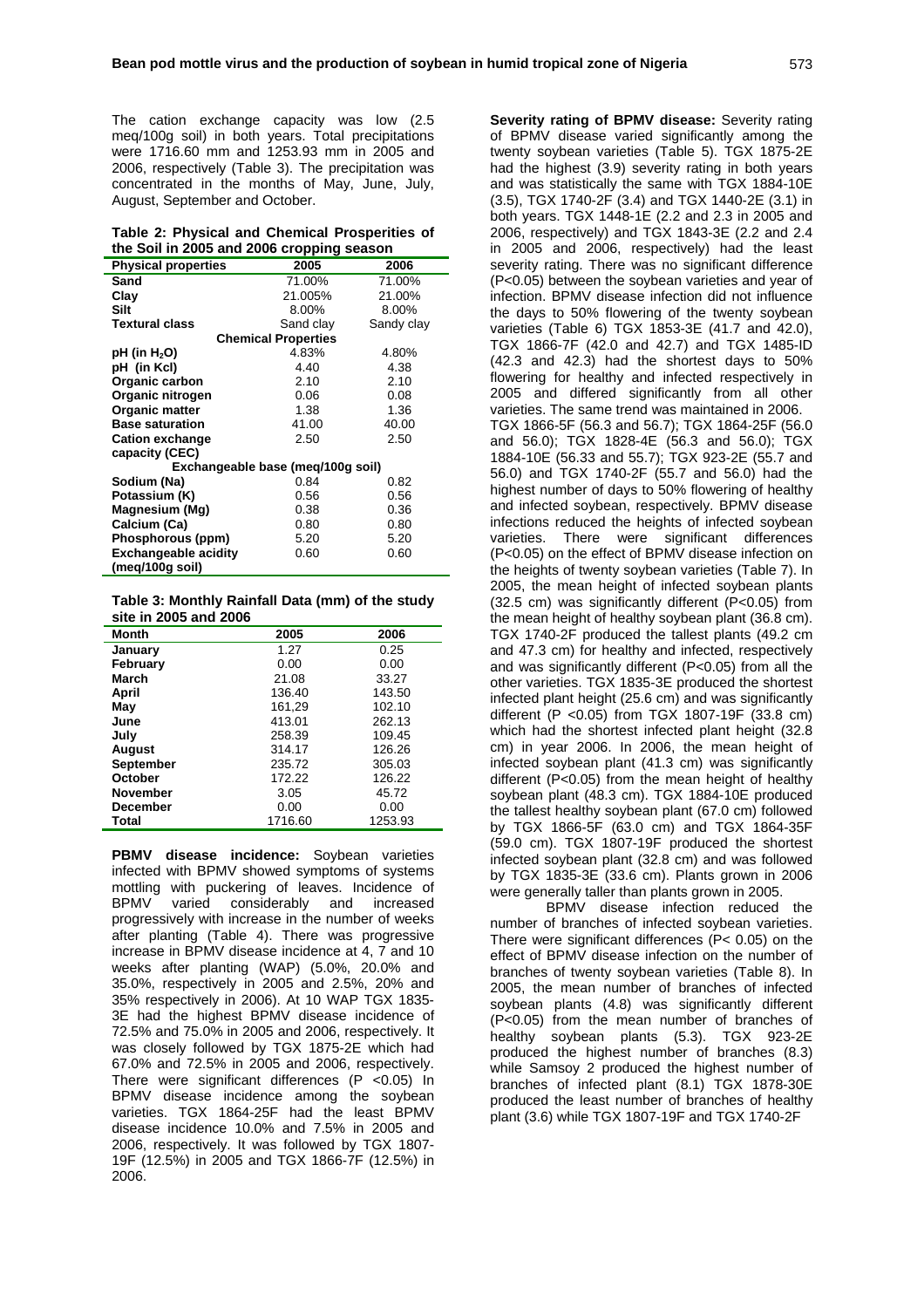| Table 4: Incidence of BPMV disease on 20 Soybean Varieties |  |  |
|------------------------------------------------------------|--|--|
|------------------------------------------------------------|--|--|

| Soybean varieties  |       |                  | BPMV disease incidence weeks after planting (WAP) |       |                  |        |
|--------------------|-------|------------------|---------------------------------------------------|-------|------------------|--------|
|                    |       | <b>Year 2005</b> |                                                   |       | <b>Year 2006</b> |        |
|                    | 4     | 7                | 10                                                | 4     | 7                | 10     |
| TGX 1843-3E        | 7.5   | 15.0             | 40.0                                              | 5.0   | 20.0             | 42.5   |
| TGX1448-2E         | 10.0  | 25.0             | 40.0                                              | 5.0   | 27.5             | 47.5   |
| TGX1878-30E        | 5.0   | 45.0             | 55.0                                              | 5.0   | 47.5             | 60.0   |
| Sam soy 2          | 5.0   | 7.5              | 20.0                                              | 7.5   | 10.0             | 25.0   |
| TGX1835-3E         | 5.0   | 30.0             | 72.5                                              | 5.0   | 35.0             | 75.0   |
| <b>TGX1866-7F</b>  | 0.0   | 10.0             | 15.0                                              | 2.5   | 10.0             | 12.5   |
| <b>TGX923-2E</b>   | 5.0   | 20.0             | 35.0                                              | 7.5   | 22.5             | 32.5   |
| TGX1866-12E        | 2.5   | 27.5             | 50.0                                              | 5.0   | 25.0             | 45.0   |
| <b>TGX1440-1E</b>  | 2.5   | 17.5             | 22.5                                              | 0.0   | 15.0             | 25.0   |
| <b>TGX1828-4E</b>  | 10.0  | 45.0             | 52.5                                              | 7.5   | 42.5             | 52.5   |
| <b>TGX1864-25F</b> | 5.0   | 10.0             | 10.0                                              | 2.5   | 7.5              | 7.5    |
| <b>TGX1866-5F</b>  | 2.5   | 10.0             | 32.5                                              | 0.0   | 7.5              | 30.0   |
| TGX1884-10E        | 2.5   | 17.5             | 40.0                                              | 5.0   | 20.0             | 37.5   |
| <b>TGX1875-2E</b>  | 5.0   | 22.5             | 67.0                                              | 2.5   | 22.5             | 70.0   |
| TGX1829-6E         | 2.5   | 5.0              | 15.0                                              | 0.0   | 7.5              | 17.7   |
| <b>TGX1485-1D</b>  | 5.0   | 25.0             | 30.0                                              | 2.5   | 15.0             | 17.5   |
| <b>TGX1807-19F</b> | 2.5   | 5.0              | 12.5                                              | 0.0   | 2.5              | 22.5   |
| TGX1448-1E         | 7.5   | 12.5             | 27.5                                              | 5.0   | 10.0             | 30.0   |
| <b>TGX1740-2F</b>  | 5.0   | 12.5             | 27.5                                              | 2.5   | 12.5             | 25.0   |
| <b>TGX1440-2E</b>  | 5.0   | 25.0             | 45.0                                              | 2.5   | 22.5             | 47.5   |
| Mean               | 5.0   | 20.0             | 35.0                                              | 2.5   | 20.0             | 35.0   |
| FLSD (P < 0.05)    | 2.554 | 7.590            | 10.935                                            | 2.394 | 8.119            | 10.331 |

*FLSD (P<0.05) for comparing (WAP) in each year = 4.25* 

**Table 5: Severity ratings of BPMV disease on 20 soybean varieties** 

| Soybean varieties  | <b>Severity Ratings of BPMV</b> |                  |  |  |  |
|--------------------|---------------------------------|------------------|--|--|--|
|                    | <b>Disease</b>                  |                  |  |  |  |
|                    | Year 2005                       | <b>Year 2006</b> |  |  |  |
| <b>TGX 1843-3E</b> | $2.2\,$                         | 2.4              |  |  |  |
| TGX1448-2E         | 2.4                             | 2.8              |  |  |  |
| <b>TGX1878-30E</b> | 2.7                             | 2.9              |  |  |  |
| Sam sov 2          | 2.9                             | 2.9              |  |  |  |
| TGX1835-3E         | 3.0                             | 3.4              |  |  |  |
| <b>TGX1866-7F</b>  | 2.9                             | 2.9              |  |  |  |
| <b>TGX923-2E</b>   | 2.3                             | 2.4              |  |  |  |
| TGX1866-12E        | 2.9                             | 3.1              |  |  |  |
| <b>TGX1440-1E</b>  | 2.5                             | 2.4              |  |  |  |
| <b>TGX1828-4E</b>  | 2.5                             | 2.6              |  |  |  |
| <b>TGX1864-25F</b> | 2.4                             | 2.5              |  |  |  |
| <b>TGX1866-5F</b>  | 2.7                             | 2.7              |  |  |  |
| <b>TGX1884-10E</b> | 3.5                             | 3.5              |  |  |  |
| <b>TGX1875-2E</b>  | 3.9                             | 3.9              |  |  |  |
| TGX1829-6E         | 2.5                             | 2.5              |  |  |  |
| <b>TGX1485-1D</b>  | 2.7                             | 2.7              |  |  |  |
| <b>TGX1807-19F</b> | 3.0                             | 3.1              |  |  |  |
| <b>TGX1448-1E</b>  | 2.2                             | 2.3              |  |  |  |
| <b>TGX1740-2F</b>  | 3.4                             | 3.4              |  |  |  |
| <b>TGX1440-2E</b>  | 3.1                             | 3.1              |  |  |  |
| Mean               | 2.8                             | 2.9              |  |  |  |
| FLSD (P < 0.05)    | 0.84                            | 0.88             |  |  |  |

*F-LSD (P<0.05) for comparing soybean varieties X year interaction = NS* 

produced the least number of branches of infected plant (3.2 each).

In 2006, the mean number of branches of infected soybean plant (2.8) was significantly different (P <0.05) from the mean number of branches of healthy soybean plant (4.7). Samsoy 2 produced the highest number of branches of healthy plant (7.1) while TGX 1485-ID produced the highest number of branches of infected soybean plant (6.0). TGX 1829-6E produced the least number of branches of healthy plants (2.5) while the least number of branches of infected plant (1.2) was produced by TGX 1835-3E.

BPMV disease infection reduced the number of pods of infected soybean varieties. There were significant differences (P<0.05) in the effect of BPMV diseases infection on the number of pods of twenty soybean varieties (Table 9). There were significant differences (P<0.05) on the number of pods of different soybean varieties. In 2005, the mean number of pods of infected soybean plants (42.0) was significantly different (P<0.05) from the mean number of pods of healthy soybean plants (62.8). TGX 1835-3E produced the highest number of pods (117.5) from healthy plants while the highest number of pods (96.4) from infected plant was produced by TGX 1866-7F. TGX 1485-ID produced the smallest number of pods from healthy and infected plants (21.0 and 20.8), respectively. In 2006, the man number of pods of infected soybean plant (42.2) was significantly different (P<0.05) from the mean number of pods of healthy soybean plant (85.4). TGX 1884-10E produced the highest number of pods (134.7) from the healthy plant while the highest number of pods from infected plant (68.9) was produced by TGX 1864-25F. TGX 1866- 7F produced the smallest number of pod both from healthy and infected (52.4 and 23.2), respectively. BPMV disease infection reduced the grain yields of infected soybean varieties (Table 10). The grain yield of infected soybean varieties (0.90 t/ha) was significantly different (P<0.05) from the grain yield of healthy soybean varieties (1.56 t/ha).There were significant difference (P<0.05) between the grain yield of the different soybean varieties. TGX 1866- 5F produced the highest grain yield (2.51 t/ha) from healthy soybean plants while TGX 1866-7F produced the highest grain yield (1.26 t/ha) from infected soybean plants. TGX 1829-6E produced the least grain yield (0.80 t/ha) from the healthy soybean plants while TGX 1440-IE produced the least grain yield (0.071 t/ha) from the infected soybean plants.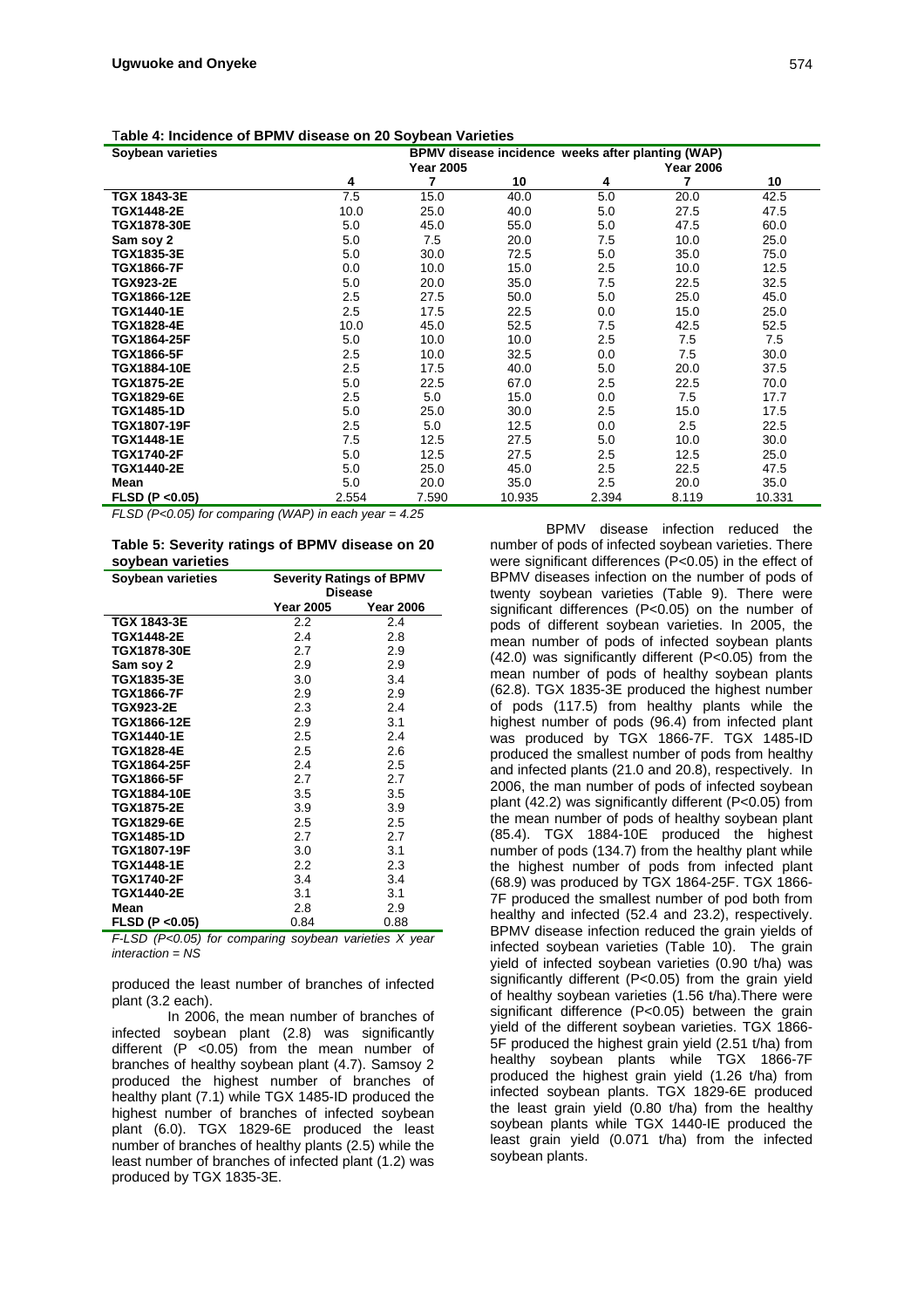| $5$ and $2000$ or upping coaponio<br>Soybean varieties   | BPMV disease incidence weeks after planting (WAP) |                 |         |                  |  |
|----------------------------------------------------------|---------------------------------------------------|-----------------|---------|------------------|--|
|                                                          | <b>Year 2005</b>                                  |                 |         | <b>Year 2006</b> |  |
|                                                          | Healthy                                           | <b>Infected</b> | Healthy | Infected         |  |
| TGX 1843-3E                                              | 46.3                                              | 46.7            | 47.7    | 47.3             |  |
| <b>TGX1448-2E</b>                                        | 47.3                                              | 47.0            | 47.7    | 47.7             |  |
| TGX1878-30E                                              | 46.7                                              | 47.0            | 47.3    | 47.0             |  |
| Sam soy 2                                                | 51.3                                              | 51.7            | 52.3    | 52.7             |  |
| TGX1835-3E                                               | 41.0                                              | 41.3            | 41.7    | 42.0             |  |
| <b>TGX1866-7F</b>                                        | 42.0                                              | 41.3            | 42.0    | 42.7             |  |
| <b>TGX923-2E</b>                                         | 55.3                                              | 55.3            | 55.7    | 56.0             |  |
| TGX1866-12E                                              | 47.7                                              | 47.3            | 48.3    | 47.3             |  |
| <b>TGX1440-1E</b>                                        | 51.3                                              | 51.7            | 52.7    | 52.7             |  |
| <b>TGX1828-4E</b>                                        | 55.7                                              | 55.3            | 56.3    | 56.0             |  |
| TGX1864-25F                                              | 55.3                                              | 55.7            | 56.0    | 56.3             |  |
| <b>TGX1866-5F</b>                                        | 55.7                                              | 55.3            | 56.3    | 56.7             |  |
| <b>TGX1884-10E</b>                                       | 55.7                                              | 55.3            | 26.3    | 55.7             |  |
| <b>TGX1875-2E</b>                                        | 48.0                                              | 47.7            | 48.7    | 48.3             |  |
| TGX1829-6E                                               | 47.7                                              | 47.7            | 48.7    | 48.7             |  |
| <b>TGX1485-1D</b>                                        | 41.3                                              | 41.7            | 42.3    | 42.3             |  |
| TGX1807-19F                                              | 18.3                                              | 48.3            | 48.7    | 48.7             |  |
| TGX1448-1E                                               | 50.7                                              | 51.0            | 51.7    | 51.7             |  |
| <b>TGX1740-2F</b>                                        | 55.3                                              | 55.7            | 55.7    | 52.0             |  |
| <b>TGX1440-2E</b>                                        | 47.7                                              | 47.3            | 48.3    | 47.7             |  |
| Mean                                                     | 49.5                                              | 49.5            | 50.2    | 50.2             |  |
| FLSD (0.05)                                              |                                                   |                 | 2005    | 2006             |  |
| FLSD (0.05) for comparing any two soybean varieties mean |                                                   |                 | 0.224   | 0.251            |  |
| FLSD (0.05) for comparing any two health condition mean  |                                                   |                 | ΝS      | ΝS               |  |

**Table 6: Effect of BPMV disease infection on days to 50% flowering of twenty soybean varieties grown in 2005 and 2006 cropping seasons** 

*FLSD (0.05) for comparing any two state of health* 1.122 1.001 **1.001** 1.122 1.001

#### **Table 7: Effect of BMPV disease infection on height of twenty soybean varieties grown in 2005 and 2006 cropping seasons**

| Soybean varieties                                        |         | <b>Year 2005</b> |         | <b>Year 2006</b> |
|----------------------------------------------------------|---------|------------------|---------|------------------|
|                                                          | Healthy | Infected         | Healthy | <b>Infected</b>  |
| TGX 1843-3E                                              | 28.5    | 28.6             | 48.6    | 38.3             |
| TGX1448-2E                                               | 35.7    | 26.7             | 48.4    | 41.1             |
| <b>TGX1878-30E</b>                                       | 41.2    | 36.0             | 48.0    | 44.0             |
| Sam soy 2                                                | 34.2    | 28.8             | 37.6    | 37.4             |
| TGX1835-3E                                               | 34.3    | 25.6             | 41.2    | 33.6             |
| TGX1866-7F                                               | 32.5    | 25.8             | 40.0    | 36.3             |
| <b>TGX923-2E</b>                                         | 33.9    | 26.6             | 46.5    | 42.1             |
| TGX1866-12E                                              | 37.5    | 30.8             | 49.7    | 41.0             |
| <b>TGX1440-1E</b>                                        | 31.6    | 25.8             | 44.8    | 37.4             |
| TGX1828-4E                                               | 32,0    | 31.7             | 50.1    | 44.6             |
| <b>TGX1864-25F</b>                                       | 37.2    | 36.0             | 59.0    | 57.3             |
| <b>TGX1866-5F</b>                                        | 36.9    | 29.2             | 63.0    | 51.4             |
| <b>TGX1884-10E</b>                                       | 44.0    | 37.7             | 67.0    | 53.0             |
| <b>TGX1875-2E</b>                                        | 41.3    | 36.8             | 59.0    | 48.2             |
| TGX1829-6E                                               | 31.9    | 27.6             | 43.1    | 34.1             |
| <b>TGX1485-1D</b>                                        | 33.1    | 30.5             | 37.0    | 35.5             |
| <b>TGX1807-19F</b>                                       | 35.4    | 33.8             | 26.0    | 32.8             |
| <b>TGX1448-1E</b>                                        | 44.0    | 44.0             | 44.2    | 42.3             |
| <b>TGX1740-2F</b>                                        | 49.2    | 47.3             | 46.9    | 38.2             |
| <b>TGX1440-2E</b>                                        | 43.1    | 40.8             | 53.3    | 36.8             |
| Mean                                                     | 36.8    | 32.5             | 48.3    | 41.3             |
| FLSD (0.05)                                              |         |                  | 2005    | 2006             |
| FLSD (0.05) for comparing any two soybean varieties mean |         |                  | 5.49    | 6.95             |

*FLSD (0.05) for comparing any two health condition mean 7.76 9.83 FLSD (0.05) for comparing any two state of health 1.74 2.20*

#### **Discussion**

The soil analysis indicated that the soil pH were 4.83 and 4.80 in 2005 and 2006, respectively indicating acidic conditions. This is in line with Enwezor *et al.,* 1989) who reported that southeastern agro-ecological zone of Nigeria is acidic naturally. NAERLS (1994) reported that soybean performs best under a pH range of 5.8-7.0 though can tolerate acid condition. Since the study was being carried out with the local farmers in

perspective it was appropriate to grow the crop under the prevailing conditions in their farms. Hence the option of liming was not considered. Also, most of the peasant farmers cannot conveniently afford the purchase of lime if available. The precipitation was concentrated in the months of May, June, July, August, September and October. Thus the soybean varieties were planted late June so as to enable them utilize the abundant moisture then for their physiological and reproductive processes.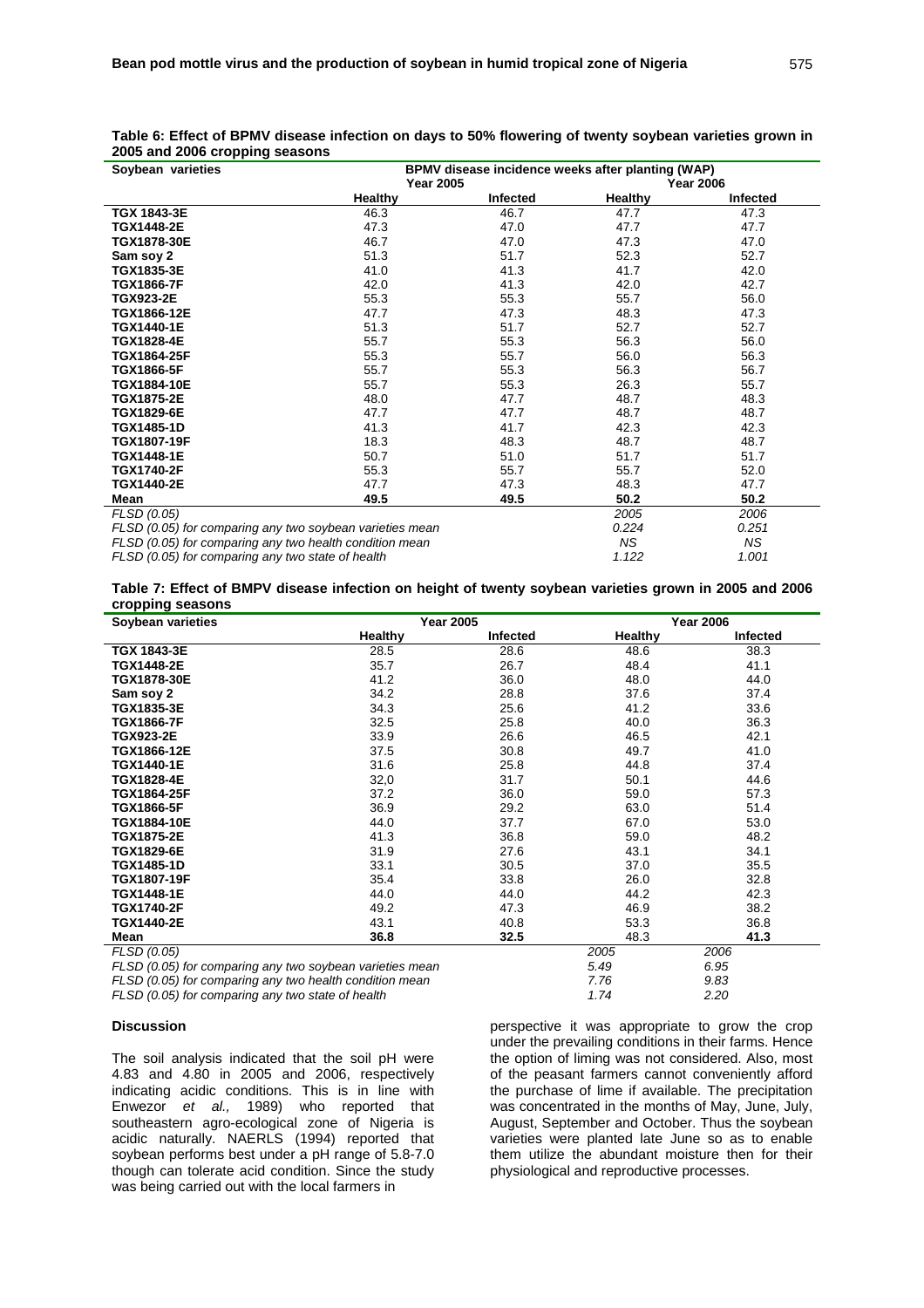| Soybean varieties                                        |                | <b>Year 2005</b> |                | <b>Year 2006</b>     |
|----------------------------------------------------------|----------------|------------------|----------------|----------------------|
|                                                          | <b>Healthy</b> | <b>Infected</b>  | Healthy        | Infected             |
| TGX 1843-3E                                              | 4.4            | 3.7              | 4.8            | 2.1                  |
| TGX1448-2E                                               | 5.1            | 4.5              | 5.0            | 1.8                  |
| TGX1878-30E                                              | 3.6            | 4.1              | 3.1            | 1.7                  |
| Sam soy 2                                                | 6.9            | 8.1              | 7.1            | 5.8                  |
| TGX1835-3E                                               | 6.9            | 6.6              | 4.4            | 1.2                  |
| <b>TGX1866-7F</b>                                        | 6.8            | 5.7              | 3.4            | 1.8                  |
| <b>TGX923-2E</b>                                         | 8.3            | 5.8              | 5.7            | 2.8                  |
| TGX1866-12E                                              | 5.7            | 4.4              | 5.0            | 2.8                  |
| TGX1440-1E                                               | 5.4            | 4.1              | 4.7            | 3.0                  |
| <b>TGX1828-4E</b>                                        | 4.6            | 4.9              | 3.9            | 1.6                  |
| <b>TGX1864-25F</b>                                       | 5.9            | 5.7              | 3.9            | 3.5                  |
| TGX1866-5F                                               | 6.3            | 5.6              | 5.4            | 2.5                  |
| TGX1884-10E                                              | 5.7            | 4.5              | 5.0            | 2,8                  |
| TGX1875-2E                                               | 5.6            | 4.5              | 4.8            | 2.8                  |
| TGX1829-6E                                               | 4.8            | 4.2              | 2.5            | 1.9                  |
| <b>TGX1485-1D</b>                                        | 4.0            | 3.8              | 4.2            | 6.0                  |
| TGX1807-19F                                              | 4.1            | 3.2              | 5.0            | 2.8                  |
| TGX1448-1E                                               | 4.5            | 4.2              | 5.3            | 4.1                  |
| TGX1740-2F                                               | 3.7            | 3.2              | 4.0            | 2.0                  |
| TGX1440-2E                                               | 4.3            | 5.0              | 5.9            | 3.3                  |
| Mean                                                     | 5.3            | 4.8              | 4.7            | 2.8                  |
| FLSD (0.05)                                              |                |                  | 2005           | 2006                 |
| FLSD (0.05) for comparing any two soybean varieties mean |                |                  | 1.76           | 1.00                 |
| FLSD (0.05) for comparing any two health condition mean  |                |                  | 2.49           | 1.41                 |
|                                                          |                |                  | $\sim$ $ \sim$ | $\sim$ $\sim$ $\sim$ |

## **Table 8: Effect of BMPV disease infection on number of branches of twenty of twenty soybean varieties grown in 2005 and 2006 cropping seasons**

*FLSD (0.05) for comparing any two state of health 0.56 0.31*

**Table 9: Effect of BMPV disease infection on number of pods of twenty of twenty soybean varieties grown in 2005 and 2006 cropping seasons** 

| Soybean varieties                                        | <b>Year 2005</b> |                 | <b>Year 2006</b> |          |
|----------------------------------------------------------|------------------|-----------------|------------------|----------|
|                                                          | <b>Healthy</b>   | <b>Infected</b> | <b>Healthy</b>   | Infected |
| TGX 1843-3E                                              | 45.3             | 41.9            | 119.8            | 42.0     |
| TGX1448-2E                                               | 76.1             | 27.2            | 114.0            | 39.4     |
| <b>TGX1878-30E</b>                                       | 48.5             | 46.4            | 60.0             | 31.6     |
| Sam soy 2                                                | 58.7             | 65.4            | 76.9             | 51.8     |
| TGX1835-3E                                               | 117.5            | 33.8            | 69.2             | 28.9     |
| <b>TGX1866-7F</b>                                        | 110.2            | 96.4            | 52.4             | 23.2     |
| <b>TGX923-2E</b>                                         | 86.3             | 62.6            | 77.0             | 27.0     |
| TGX1866-12E                                              | 59.8             | 32.2            | 125.8            | 53.1     |
| <b>TGX1440-1E</b>                                        | 68.8             | 31.6            | 94.5             | 35.3     |
| <b>TGX1828-4E</b>                                        | 37.8             | 35.8            | 71.3             | 34.3     |
| <b>TGX1864-25F</b>                                       | 68.0             | 49.1            | 82.8             | 68.9     |
| <b>TGX1866-5F</b>                                        | 75.4             | 42.0            | 85.6             | 34.3     |
| <b>TGX1884-10E</b>                                       | 103.7            | 38.5            | 134.7            | 46.8     |
| <b>TGX1875-2E</b>                                        | 64.1             | 36.3            | 73.4             | 49.4     |
| <b>TGX1829-6E</b>                                        | 36.4             | 25.6            | 53.8             | 38.1     |
| <b>TGX1485-1D</b>                                        | 21.0             | 20.8            | 54.5             | 56.1     |
| <b>TGX1807-19F</b>                                       | 33.8             | 29.2            | 80.7             | 49.8     |
| <b>TGX1448-1E</b>                                        | 39.8             | 38.2            | 82.6             | 68.3     |
| <b>TGX1740-2F</b>                                        | 70.3             | 57.7            | 71.9             | 34.6     |
| TGX1440-2E                                               | 33.3             | 29.3            | 127.8            | 50.0     |
| Mean                                                     | 62.8             | 42.0            | 85.4             | 43.2     |
| FLSD (0.05)                                              |                  |                 | 2005             | 2006     |
| FLSD (0.05) for comparing any two soybean varieties mean |                  |                 | 34.47            | 23.77    |
| FLSD (0.05) for comparing any two health condition mean  |                  |                 | 48.47            | 33.61    |

*FLSD (0.05) for comparing any two state of health 10.84 7.52*

Fehr *et al*. (1971), Caramete *et al.* (1990) reported that soybean requires sufficient moisture during their vegetative, flowering, podding and pod-filling and seed development stages.

 PBMV disease infection of the soybean varieties did not influence their days to 50% flowering. Days to 50% flowering was slightly influenced by year of planting. In 2005 cropping seasons, both healthy and infected soybean had 49.5 days to 50% flowering while in 2006 cropping season, the soybean varieties had 50.2 days to

50% flowering. These suggest that infection of the soybean varieties by BPMV did not influence the gene action responsible for initiation of flowering of soybean varieties and that seasonal variation may influence the action of gene responsible for initiation of flowering. The early maturity varieties differed statistically in their agronomic and production potentials from the medium and late maturing varieties. The relative short flowering time of the early maturing varieties is indicative of their short grain filling period that may have affected their grain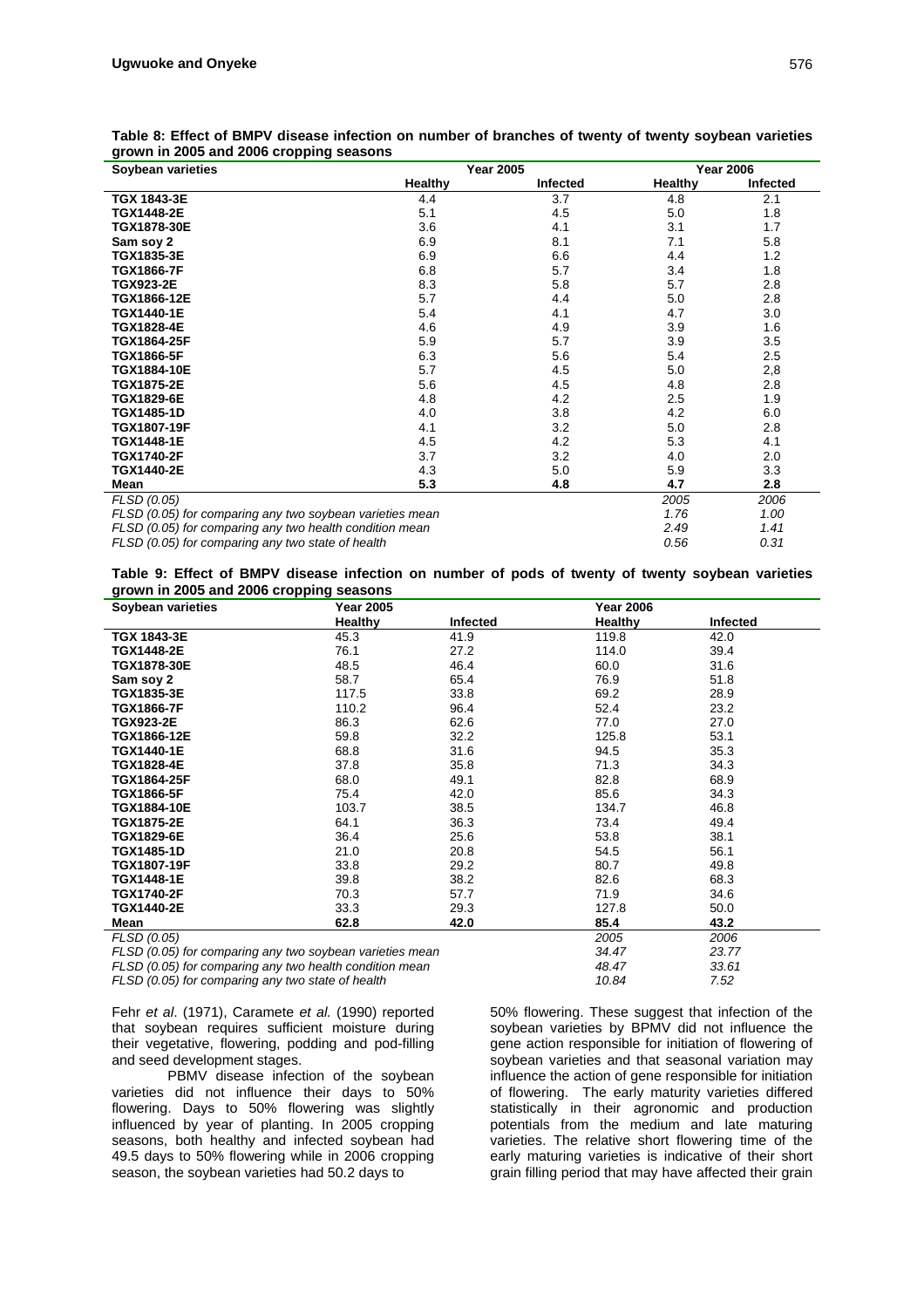|  |  |  | Table 10: Effect of BMPV disease infection on  |  |
|--|--|--|------------------------------------------------|--|
|  |  |  | grain yield (g/ha) of twenty soybean varieties |  |

| Soybean            | <b>Health Conditions</b> |                 |      |
|--------------------|--------------------------|-----------------|------|
| varieties          | Healthy                  | <b>Infected</b> | Mean |
| TGX 1843-3E        | 1.74                     | 0.88            | 1.31 |
| TGX1448-2E         | 2.00                     | 0.73            | 1.37 |
| TGX1878-30E        | 1.14                     | 0.82            | 0.98 |
| Sam soy 2          | 1.43                     | 1.24            | 1.33 |
| TGX1835-3E         | 1.97                     | 0.66            | 1.31 |
| TGX1866-7F         | 1.71                     | 1.26            | 1.49 |
| <b>TGX923-2E</b>   | 1.72                     | 0.94            | 1.33 |
| TGX1866-12E        | 1.96                     | 0.90            | 1.43 |
| <b>TGX1440-1E</b>  | 1.72                     | 0.71            | 1.21 |
| <b>TGX1828-4E</b>  | 1.15                     | 0.74            | 0.94 |
| <b>TGX1864-25F</b> | 1.70                     | 0.80            | 1.25 |
| <b>TGX1866-5F</b>  | 2.51                     | 0.90            | 1.71 |
| TGX1884-10E        | 1.45                     | 0.91            | 1.18 |
| <b>TGX1875-2E</b>  | 0.95                     | 0.67            | 0.81 |
| TGX1829-6E         | 0.80                     | 0.81            | 0.80 |
| <b>TGX1485-1D</b>  | 1.21                     | 0.83            | 1.02 |
| <b>TGX1807-19F</b> | 1.29                     | 1.12            | 1.21 |
| <b>TGX1448-1E</b>  | 1.59                     | 1.24            | 1.42 |
| <b>TGX1740-2F</b>  | 1.50                     | 0.97            | 1.24 |
| TGX1440-2E         | 1.70                     | 0.84            | 1.27 |
| Mean               | 1.56                     | 0.90            | 1.23 |

*FLSD (0.05) for comparing any two soybean varieties mean = 0.70* 

*FLSD (0.05) for comparing any two state of health condition mean = 0.220* 

*FLSD (0.05) for comparing soybean x health condition mean = 0.983* 

yields (Whigham 1983). Whigham (1983) also, reported that flower initiation on soybean plants vary with genotype and environmental factors and is dependent on their interaction.

 BPMV disease infection significantly (P<0.05) reduced the growth and yield of soybean varieties. The significant differences in plant height, number of branches, number of pods and grain yield were due to the reduction in plant vigour by BPMV. Virus competes with plant for its protein, nucleic acid and energy components. Also, plants that were not infected make more efficient use of the soil and solar radiation in obtaining and synthesizing food substrate. BPMV infection of any of the twenty soybean varieties caused systemic symptom of venial chlorosis, which adversely affects the growth and yield of soybean plant. Reports have shown that Okra mosaic virus infection causes failure of cell chloroplast to produce chlorophyll, which adversely affects the growth and yield of Okra plants (Atiri and Ibidapo, 1989; Marchie, 1993). There were significant difference (P<0.05) in the effect of BPMV disease on the reduction of the number of pods, of all the soybean varieties. Infected soybean varieties gave the pod yield of 42.0 and 43.2 pods per plant in 2005 and 2006 respectively as against the healthy soybean varieties which gave pod yield of 62.8 and 85.4 pods, respectively. This suggests that BPMV may have affected the initiation, retention of flower buds and the photosynthetic rate and did not affect the days to 50% flowering. It might also have affected the filling and development of those flower buds hence they recorded high reduction in grain yield. Infected soybean varieties gave grain yield of 0.90 t/ha while healthy soybean varieties gave 1.56t/ha. The reduction in the yield could also have resulted from the reduction in the plant height and

 There were significant differences (P<0.05) in the plant height, number of branches, number of pods and grain yield of all the soybean varieties. These could be due to the varieties in the gene(s) inherent in those varieties and their differences in reacting to the interaction of infection of BPMV and the environment under study. There were variations in performances of soybean varieties in the different years of study in all the parameters measured. It was observed that some soybean varieties were not infected early with BPMV in the field. The delay in the infection of some soybean varieties with BPMV could have enabled them grow older than others before infection, there by tolerating the infection of BPMV disease more than others. Atiri and Verma (1983) reported that Okra plants inoculated earlier in the rainy (planting) season with OKMV had lower yields than those inoculated later.

**Conclusion:** Bean Pod Mottle Virus disease is an important disease of soybean plant in humid tropical region of Nigeria because it causes reduction in growth and soybean grain yield loss of about 42.3%. TGX 1866-5F and TGX 1866-7F are recommended for farmers growing soybean in humid tropical zone of Nigeria.

### **References**

- Atiri, G. I. and Verma, C. S. (1983). Effect of time of inoculation with Okra mosaic virus on growth and yield of Okra plants. *Tropical Agriculture (Trinidad), 61*: 97-98.
- Atiri, G. I. and Ibidapo, K. (1989). Effect of combined and single infections of mosaic and leaf curl viruses on Okra (*Hibiscus esculerntus)* growth and yield. *Journal of Agricultural Science Cambridge*, *112*: 413- 418.
- Caramete, C., Suteu, G. R., Visarion, N., Coroianu, N., Chirac, M. (1990). "Utilization of N for studying the effects of increases in nitrogen fertilizer rates on the fixation of atmospheric nitrogen in soybean inoculated with rhizobium" *Institute of Agronomic Nicolae Balesu, 33*(1): 33-42.
- Enwezor, W. O., Udo, E. J., Usoroh, N. J., Ayotade, K.. A., Adepetu, J., Chuude, V. O., Udegbe, C. I. (1989). *Fertilizer use and management practices for crops in Nigeria series No. 2,* Bobma Publishers, Ibadan, Nigeria.
- Food and Agriculture Organization (FAO) (1988). Soybean production in the tropics. *Bulletin 1020*.
- Fehr, W. R. J., Caviness, C. E., Burmmod, D. T. and Pennington, J. S. (1971). Stages of development and description of soybeans. *Crop Science, 11*: 929-931.